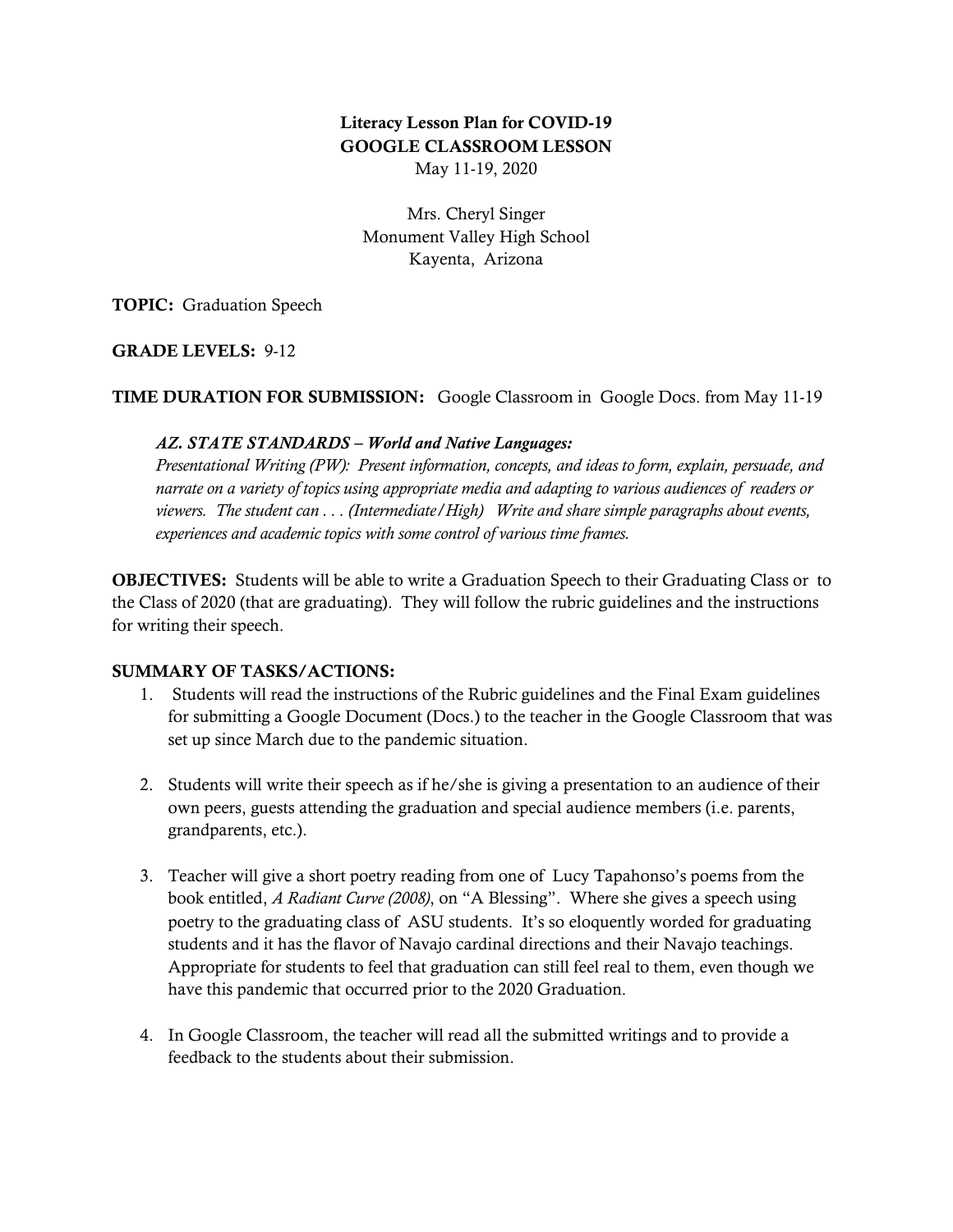### **Graduation Speech**

First of all my name is Theorem Rayenta but I was raised in Burnt Corn, Arizona. My clans are Red running into water clan, born for Tangled People clan, my maternal grandfather's clan is Bitter water clan, and my paternal grandfather's clan is Black Streaked Wood clan. For my speech I would like to congratulate the class of 2020, you've completed the first part to your new beginning or as they say your new chapter in life. You are now headed to the real world. You are going to learn many lessons along the way. You're going to struggle, but if you can take it, you can make it.

 Monument Valley High School is one of the best schools on the Navajo Reservation and it is not because of the location of the school and the view, it is because of the people and the students that are hard working. They work towards their goals, they don't let their failures define who they are but teach and guide them to go beyond the standards. Students at Monument Valley High School work hard, I've seen it. They work hard to be the best runner, athlete, chef, skater, artist, learner, educator, and most of all to be the best they can be as a student. Kayenta has one of the best communities and supporters.

I want to pass on a Navajo teaching that mom keeps telling me. My mother, is someone I look up to and she's my guidance when I'm struggling. She always tells me to wake up early in the morning and pray to the holy ones. She tells me that if you want to be strong you have to have self discipline. Like waking up early in the morning and forcing yourself to get up, to get ready for the day and to make yourself strong. My mother would be so mad when I sleep past noon, she would say I'm sleeping with the lazy man and that I'm becoming soft. So, having a mindset where everything is up to you and you're the one that determines and defines what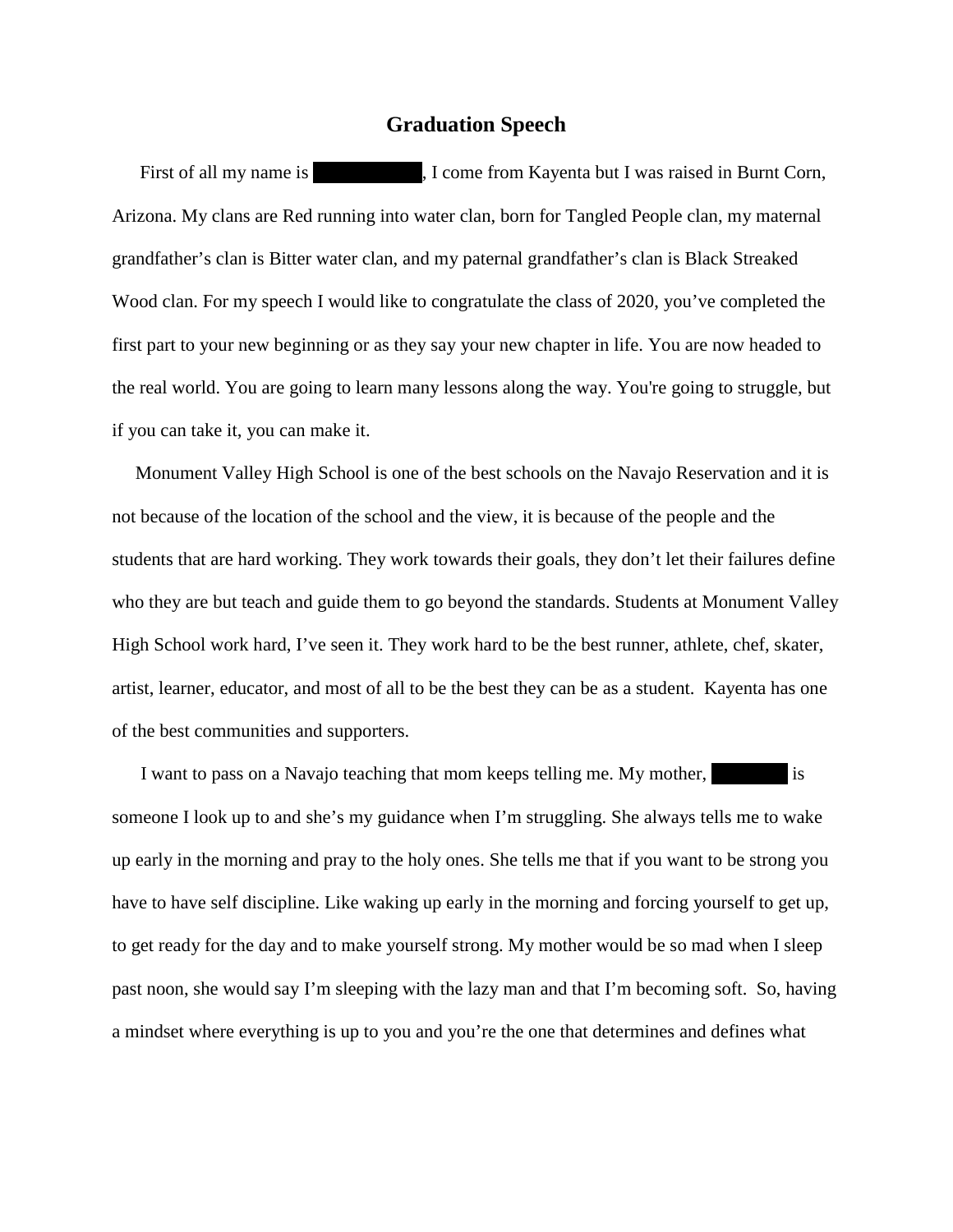you're going to be as a person is powerful. Having hope is another powerful thing by praying and believing you can do better.

 I know already that most of the students of this graduating class of 2020 are the hardest working students and that they have hoped to be bigger and better.

 So to conclude my speech I would like to say keep up the good work and don't let your past define your identity. Remember success is not measured by what position you have or if you're the best, it's truly defined as how much you've overcome and that you keep moving forward. I also want to say that wherever you are in life, do not forget your home, your people and most important of all, who you are.

Let's go Mustangs, "Once a Mustang always a Mustang!"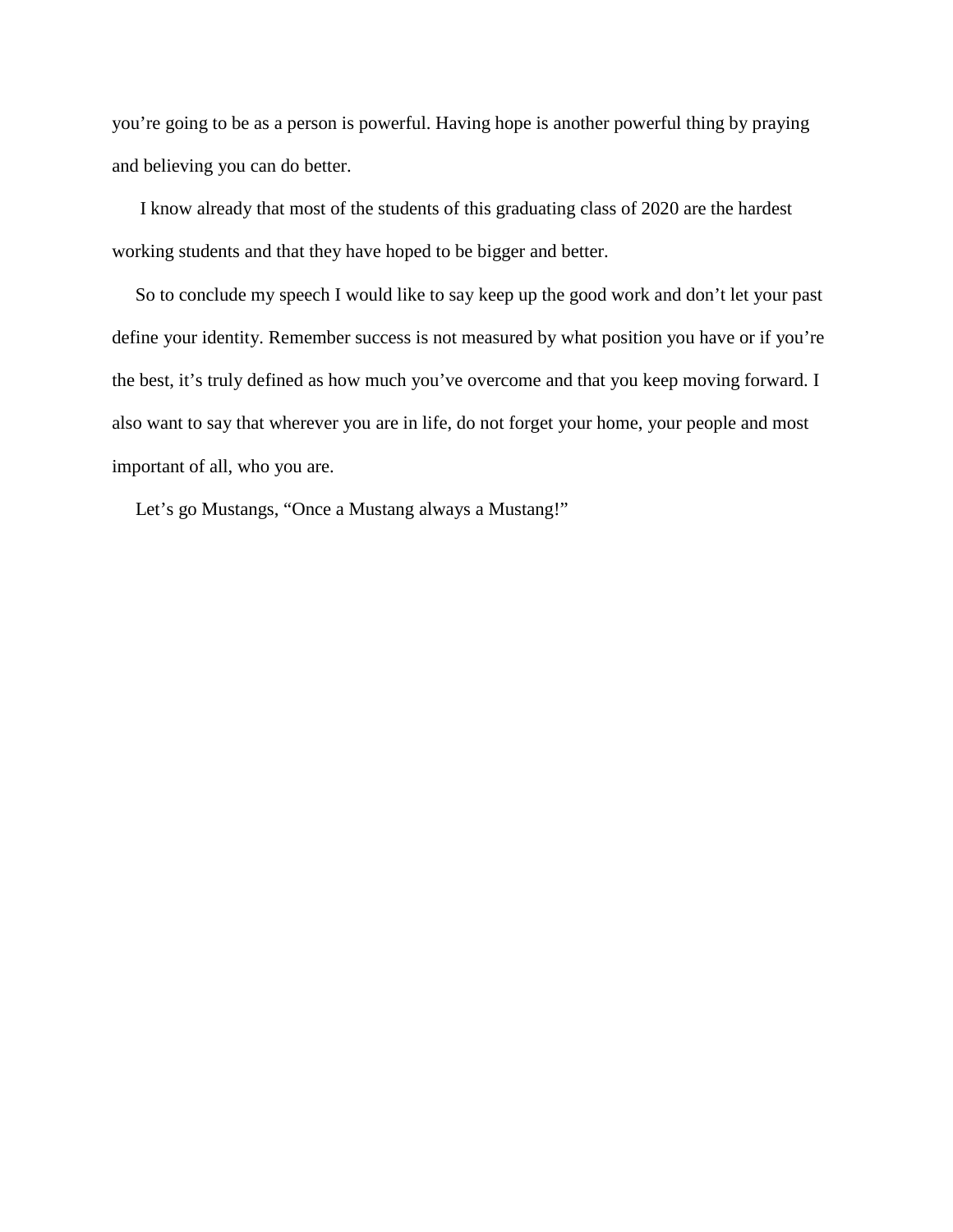Graduation Speech

Ya'at'eeh, shi ei vinishye. Bilagaana nishli, Bitahnii bashishchiin, Bilagaana dashishcheii, Tlizilani dashinali. My name is , and I am finishing up my freshman year at Monument Valley High School. Along my journey, I have made so many friends and made many memories that I will cherish forever.

 It is the end of the year, and I will have to say farewell to all of my senior friends who are graduating. I will always remember you taking me in as one of your friends, like a brother. I will remember sitting around the lunch table laughing and bonding together. I will remember being on the varsity football team and competing alongside you. I will especially miss the brotherhood that we all shared. One of the lessons that you have taught me is to make everything count. Your senior year taught me that in order to get where I want to be, I have to work hard for it and make my time count because one day, like the seniors, high school will come to an end. Thank you for being such great friends and I wish you all the best in college and wherever life decides to take you. I hope that our paths will bump into each other again in the future.

 I would also like to say farewell to Mrs. Singer too. It was unexpected, but at the beginning of second semester, she announced that she is retiring from teaching. I am so lucky that I decided to take Navajo Language classes before she left. She has been such a great teacher. Since I have been in her class, my Navajo vocabulary has quickly expanded. I can pick out words here and there when my relatives speak Navajo. I have cracked some of the code. I know that her leaving is sad for the students, but she has left her mark, her dent in Monument Valley High School. I wish her the best during her retirement and she will continue to do amazing things. Thank you Mrs. Singer.

 I would like to say farewell to Monument Valley High School. I am not returning next year to MVHS, but I will always remember the happy times and memories that this school, staff, and students have given and taught me. This place will always have a special place in my heart. My love for this school has grown since I was a little kid, and it is going to be hard saying goodbye. I will miss Kayenta, the small town that I have grown to love for the past 15 years. This is the place that I learned how to work hard; the place that has prepared me for life's challenges. I will also miss my fellow peers as they continue on the path to be successful in the world. I am honored to be their friend. I am honored to be a student of Mrs. Singer. I am also honored to have been a freshman at Monument Valley High School, and a teammate on the varsity football and baseball teams. As I say farewell to MVHS, and Kayenta, I will always remember the Dine teaching to live life Hozho. To live in harmony, walk in beauty, and maintain a balance between the spiritual and physical parts of life. Even though I could be a Panther, a Bulldog, a Wildcat, or even a unicorn, I will always be a Mustang.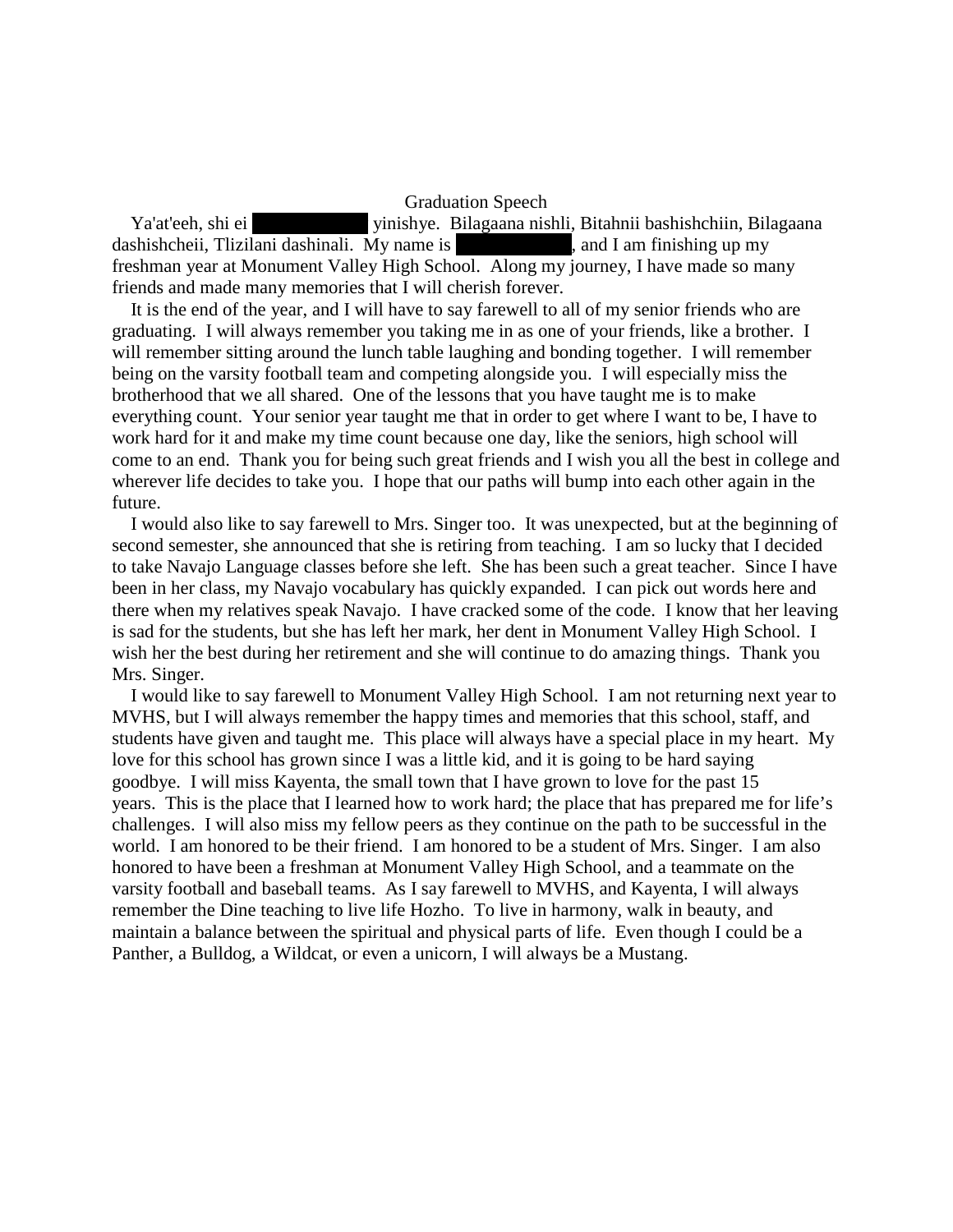FINAL EXAM: Writing 2020 Spring Semester Monument Valley High School Mrs. Cheryl Singer, Room 301 nIZHONI mAJOR

Yá'át'ééh Shidine'é. . 'Ádóone'é nishłínígíí 'éí Tó dích'íi'nii nishłį. Naalhili 'éí bá shíshchíín. Tábąąhí dóó Naakai dine'é 'éí dashisheii nááná Naalhili 'éí dashinálí. Tó Dinéeshzhee' dę́ę' naashá. 'Ákót'éego'éí 'asdzání nishłį́. I'm a senior graduating at seventeen years old. This is a special graduation not only because it's a graduation done in the luxury of one's comforting home, but it's a graduation that is the mile stone for the class of 2020. It's the end of our carefree childhood of trial and error. The start of exploration and adulthood beyond the boundaries of our homes begins when each of our peers, friends, child, or pupil march with pride to claim their diploma. It's a wonderful feeling to have accomplished our high school career, though with the new challenges that have risen.

It wasn't too long ago that the class of 2020 came walking into the halls of Monument Valley High School looking dazed and confused as we were trying to figure out where exactly all our classes were. I especially was perplexed to learn that my classroom would be in another building that I had to take a bus to every day in the evening. Those were the laughable freshman years we should all look back fondly of. Sophomore year was the year we all looked into ourselves with discovery. We joined clubs and played sports to gain the experiences to tell our story beyond acidemia requirements. Junior year might have been the most stressful. There was more pressure to meet the demand of assignments due to the A.P courses or other challenging classes that we did. However, we still survived because we became Seniors. We adapted to changes and conquered the obstacles in our way with the help from all our mentors, councillors, parents, guardians, friends, and tutors. The Navajo culture teaches us that there will always be monsters in the world that will try to stop us whether they are in a physical form or abstract one. The legendary twin heroes defeated a portion of those monsters, but they knew that there would always be more; therefore, they passed down their wisdom, songs, prayers, and blessing to the future generation. The twins asked our ancestors to contribute what they learn to best prepare the next future. We, the class of 2020, are here because of what our school and community contributed to us with their teachings and encouragement. We thank them, for they are our current heros. Now, it is our turn to contribute to the future with achieving our goals and succeeding in our future careers.